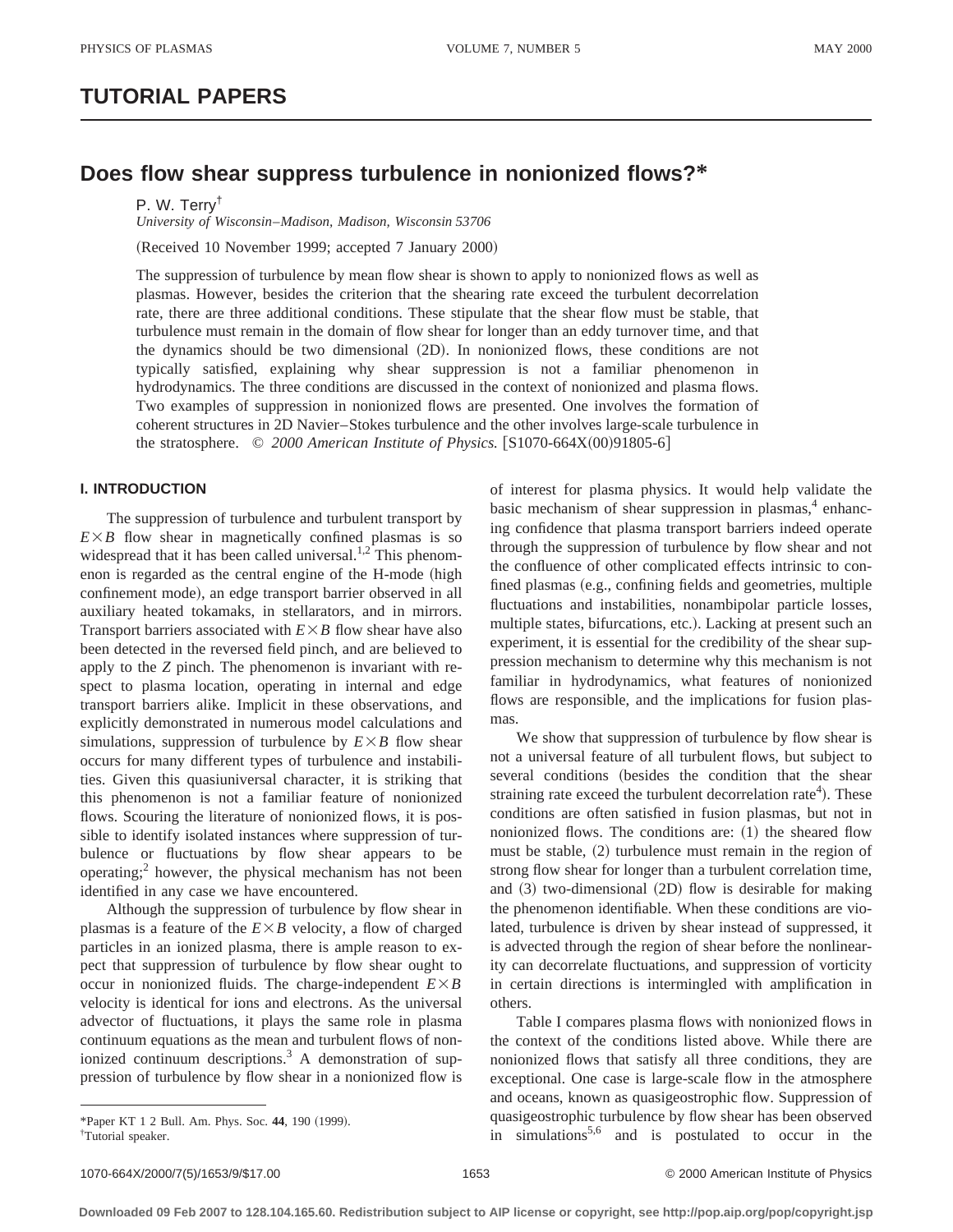|                               | Stability<br>(Shear flow must<br>be stable)                                                               | Long time<br>(Turbulence must remain<br>in shear region longer<br>than nonlinear time)                                                                                     | 2D<br>(To avoid 3D)<br>amplification of<br>vorticity)                                                                             |
|-------------------------------|-----------------------------------------------------------------------------------------------------------|----------------------------------------------------------------------------------------------------------------------------------------------------------------------------|-----------------------------------------------------------------------------------------------------------------------------------|
| Magnetic<br>fusion<br>plasmas | Usually stable:<br>Magnetic shear<br>and rotation<br>stabilize flow shear                                 | Yes:<br>Flow shear is present<br>over entire path<br>of circulating flow                                                                                                   | Yes:<br>Strong ambient<br>magnetic field $\Rightarrow$<br>$k_{\parallel} \ll k_{\perp}$                                           |
| Non<br>ionized<br>flows       | Often unstable:<br>Wall flows, jets, wakes,<br>boundary layer flows,<br>flow past objects<br>are unstable | <i>Frequently no:</i><br>In strongly sheared<br>engineering flows,<br>turbulence is often in<br>shear region transiently<br>(e.g., wind tunnel with<br>local constriction) | Almost never:<br>Exception: large-scale<br>flows in atmosphere,<br>ocean (flow time scale<br>$\geq$ Earth's rotational<br>period) |

TABLE I. Situation in plasma and nonionized flows with regard to conditions for suppression.

stratosphere.<sup>6</sup> The situation where turbulence is advected through a region of strong flow shear in a time shorter than the eddy turnover time is quite common in nonionized flows, particularly engineering flows.<sup>7</sup> A widely used technique known as rapid distortion theory (RDT) can be employed to trace out the fluid motions. We show that RDT is the short time, linear counterpart of the long time, turbulent decorrelation theory of Biglari, Diamond, and Terry (BDT).<sup>4</sup> In three-dimensional (3D) flows, the suppression mechanism applies only to vorticity perpendicular to both the directions of the flow and the shear. Vorticity in either the direction of the flow or the shear is amplified through the process of vortex tube tilting and stretching. Since the fluctuation spectrum is dominated by the most intense fluctuations, measured signals and transport are generally dominated by the amplified components of the turbulence and not the suppressed components. We show, however, that there is a 3D generalization of BDT that applies to all components of the vorticity under a Lagrangian construct known as the potential vorticity.<sup>8</sup> Since the potential vorticity also incorporates the effects of compressibility, suppression is found to apply in a general way to compressible fluctuations in 3D.

This paper is organized as follows. In Sec. II we discuss each of the three conditions for suppression in the context of both fusion plasmas and nonionized fluids. This section includes analyses of shear flow stability, an examination of the relationship of RDT to BDT, a description of vortex tube stretching, and an analysis of potential vorticity suppression. Section III presents two cases in nonionized fluids where turbulence and transport are suppressed. One deals with the formation of coherent structures in decaying 2D Navier– Stokes turbulence, and the other with quasigeostrophic turbulence. The conclusions are presented in Sec. IV.

### **II. REQUIREMENTS FOR SHEAR SUPPRESSION OF TURBULENCE**

#### **A. Stable shear flow**

Unstable shear flow routinely arises in nonionized fluids, leading to the common association of shear flow with the driving of turbulence and not its suppression. Nonetheless, some shear flows are stable and thus capable of suppressing turbulence. Stability can be achieved under a variety of mechanisms, but general stability criteria are difficult to formulate. Necessary and sufficient conditions depend on the precise details of spatial variations of flow, density, rotation, etc., and are rarely available.<sup>9</sup> Certain principles, however, can be enumerated. To this end, consider the Kelvin– Helmholtz (KH) instability in a fluid of uniform density for a continuous mean flow with a region of linear shear connected at opposite ends to regions of oppositely directed uniform flow. Specifying *x* and *y* as the directions of the mean flow and shear,  $\bar{u}(y) = U_0$  for  $y > L$ ;  $\bar{u}(y) = -U_0$  for *y*,  $y \leq -L$ ; and  $\bar{u}(y) = U_0 y / L$  for  $-L \leq y \leq L$ . The instability is governed by the Navier–Stokes equation. Taking the curl and assuming inviscid 2D perturbation (no variation in the  $z$ direction),

$$
\frac{d}{dt} [\nabla \times (\overline{u} + \nabla \widetilde{\phi} \times \mathbf{z})]
$$
\n
$$
= \left( \frac{\partial}{\partial t} + \overline{u}(y) \frac{\partial}{\partial x} + \nabla \widetilde{\phi} \times \mathbf{z} \cdot \nabla \right) \nabla^2 \widetilde{\phi} - \frac{d^2 \overline{u}}{dy^2} \frac{\partial \widetilde{\phi}}{\partial x} = 0, \quad (1)
$$

where the fluctuating flow  $u = \nabla \tilde{\phi} \times z$  is expressed in terms of the stream function  $\tilde{\phi}$ , and  $z\nabla^2 \tilde{\phi} = \nabla \times \mathbf{u}$  is the vorticity. The last term on the left-hand side is required for instability, i.e., the flow must have a second derivative. For the present example this is provided by the discontinuities in slope at *x*  $= \pm L$ . For fluctuations centered at the vorticity maximum  $y=0$ , the growth rate is

$$
\gamma_k = U_0 k_x \left( \frac{1}{k_x L} - 1 - \frac{1}{2k_x^2 L^2} \frac{\sinh(2k_x L)}{\exp(2k_x L)} \right)^{1/2},\tag{2}
$$

where  $k_x$  is the Fourier wave number in the *x* direction. The growth rate is positive provided  $k<sub>x</sub>L<0.64$ , with the growth rate maximum near  $k_xL=0.4$ . Very long wavelengths ( $k_xL$  $\leq 0$ ) are unstable, but the growth rate goes to zero as  $k_x$  goes to zero. The instability condition  $k<sub>x</sub>L<0.64$  can be interpreted as allowing a perturbation with  $u_y \leq U_0$  to sample both signs of the curvature  $d^2\bar{u}/dy^2$  occurring at  $y = \pm L$ . This permits the interchange of vortex filaments to relax the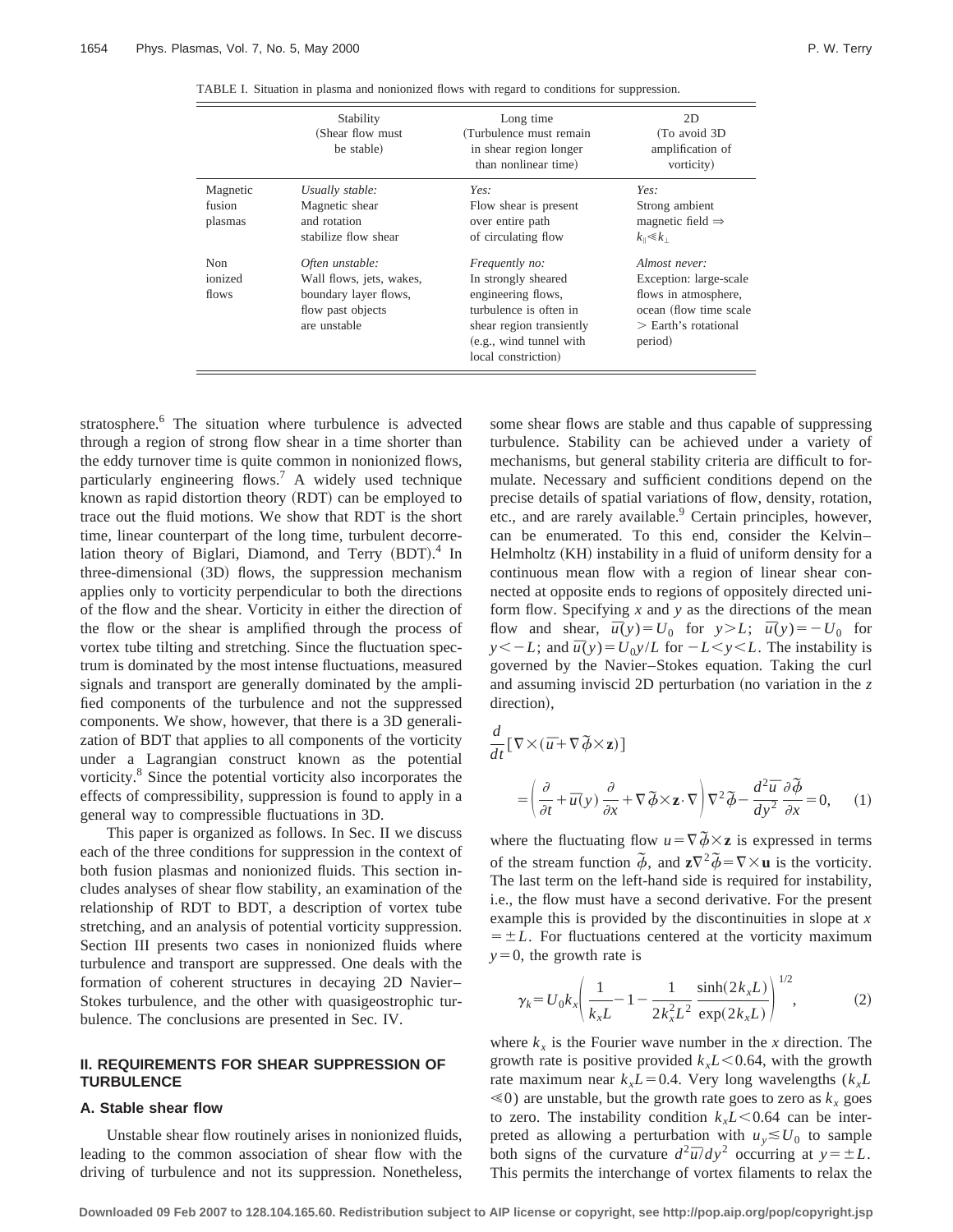unstable shear profile. The requirement that flow curvature change sign in the domain of instability, known as the Rayleigh inflection point instability criterion, applies to arbitrary profiles as a *necessary* condition for instability.<sup>10</sup> The flow curvature is the gradient of vorticity for the above case, and the inflection point criterion reflects a constraint imposed by invariance of vorticity.

Shear flow can be stabilized by rotation and buoyancy, and can be incorporated into a generalized inflection point criterion<sup>10</sup> based on the gradient of a generalized vorticity known as the potential vorticity. $8 \text{ In ionized fluids, the mag-}$ netic field also stabilizes shear flow. Because the magnetic (Lorentz) and rotation (Coriolis) forces enter the momentum equation isomorphically, the modification of the inflection point criterion by magnetic field is analogous to that of rotation. To consider rotation, we examine the flow of a planetary atmosphere. For fluid motions whose typical time scale is longer than the planetary rotation period, motion is 2D with negligible variation in the vertical direction. The invariant generalized vorticity is the total vorticity  $\hat{Q}$ , which includes the vertical component of the planetary vorticity (vorticity of flow component corotating with the planet) and the relative vorticity (vorticity of motion in the rotating frame). Thus,

$$
\frac{d\hat{Q}}{dt} = \frac{d}{dt} [2\Omega \sin \theta - \nabla^2 \Phi] = 0,
$$
\n(3)

where  $\Omega$  is the planetary rotation rate,  $\theta$  is the latitude, and  $\nabla^2 \Phi$  is the relative vorticity, expressed in terms of a stream function  $\Phi$  and the Laplacian of displacements perpendicular to the vertical. The advective derivative *d*/*dt* is with respect to relative motion. We introduce a tangency plane in which to describe the 2D motion. The latitude of the tangency point is  $\theta_0$ ,  $y = a(\theta - \theta_0)$  is the northward displacement about the tangency point, *x* is the eastward displacement, and *a* the radius of the planet. The vertical component of the planetary vorticity is

$$
2\Omega \sin \theta = 2\Omega \sin \left( \theta_0 + \frac{y}{a} \right)
$$
  
=  $2\Omega \sin \theta_0 + \frac{y}{a} 2\Omega \cos \theta_0 + O(y^2/a^2)$   
=  $f_0 + y\beta + O(y^2/a^2)$ , (4)

valid for small displacements ( $y \ll a$ ). Here  $\beta$  is the lowest order gradient in the tangency plane of planetary vorticity  $2\Omega$  sin  $\theta$ . The tangency plane is referred to as a  $\beta$ -plane. The relative vorticity is the curl of the relative flow  $\mathbf{u} = \nabla \Phi \times \mathbf{z}$ , where  $\bf{z}$  is normal to the  $\beta$ -plane. If the stream function has mean and turbulent components  $\Phi = \Phi_0(y) + \phi(x, y)$ , the flow  $\mathbf{u} = \overline{u}(y)\mathbf{x} + \nabla \phi \times \mathbf{z}$  has a mean zonal (east-west) component with north-south shear  $\bar{u}(y) = \partial \Phi_0 / \partial y$  and a turbulent component  $\nabla \phi \times z$ . Specifying these flows in the advective derivative, Eq.  $(3)$  becomes

This is the equation for quasigeostrophic turbulence in a  $\beta$ -plane. Comparing with Eq. (1), the stabilizing effect of planetary rotation through the  $\beta$  term is evident in its creation of an effective zero-point shift of the mean flow curvature. The Rayleigh inflection point criterion is modified so that a necessary condition for instability stipulates that the gradient of mean total vorticity,

$$
S_{\Omega} \equiv \frac{d\hat{Q}}{dy} = \beta - d^2 \overline{u} / dy^2,
$$
\n(6)

change sign in the domain of the flow. If  $\beta$  is sufficiently large, there is no instability. In the stratosphere, large-scale shear flows such as the equatorial jet<sup>11</sup> and the Antarctic and Arctic polar vortices $12,13$  occasionally become unstable under episodic disturbances called wave breaking events.14 These events redistribute the flow curvature, and stability is reestablished.

In an ionized fluid with a magnetic field, fluid parcels are subjected to the Lorentz force. The Lorentz force associated with a mean magnetic field enters the momentum equation of an ionized fluid in the same way the Coriolis force enters the momentum equation of a rotating neutral fluid. From the respective momentum equations,  $\rho(d\mathbf{u}/dt + 2\mathbf{\Omega}\times\mathbf{u}) = -\nabla p$ and  $\rho d\mathbf{u}/dt = e\rho m^{-1}(\mathbf{u} \times \mathbf{B}) - \nabla p$ , the dynamical equivalence of  $2\Omega$  and  $em^{-1}B$  is evident. Consequently, a magnetic field induces two-dimensional dynamics and has a stabilizing effect on shear flow, just as rotation does in a neutral fluid. The equations of reduced magnetohydrodynamics (MHD) provide a convenient and simplified representation of the essential physics,

$$
\rho \frac{d}{dt} \nabla_{\perp}^2 \frac{\Phi}{B_0} = B_0 \nabla_{\parallel} J_{\parallel} , \qquad (7)
$$

$$
B_0 \nabla_{\parallel} \frac{\phi}{B_0} = - \eta J_{\parallel}, \qquad (8)
$$

where  $\rho$  is the plasma mass density,  $\nabla^2_\perp \Phi B_0^{-1}$  is the total vorticity, obtained as the curl of the  $E \times B$  flow,  $J_{\parallel}$  is the plasma current along the equilibrium field  $B_0$ , and  $\eta$  is the resistivity. The derivative *d*/*dt* includes advection by the mean  $E \times B$  flow  $\bar{u}(x) = -B_0^{-1} \nabla \Phi_0 \times \mathbf{b}$  and fluctuating *E*  $\times B$  component  $-B_0^{-1}\nabla \phi \times \mathbf{b}$ , where **b** is the unit vector along  $B_0$ . Magnetic field fluctuations have been neglected in Eqs.  $(7)$  and  $(8)$ . Note that the left-hand side of Eq.  $(7)$  is identical in form to the neutral fluid case  $[Eq. (1)]$ ; the righthand side is the curl of the Lorentz force, and is analogous to the curl of the Coriolis force. The second equation is Ohm's law for current along the mean magnetic field. Parallel current enters the dynamics provided there is a perturbation (finite wave number) along the field.

Dropping the nonlinearity, combining Eqs.  $(7)$  and  $(8)$ by eliminating  $J_{\parallel}$ , and introducing the Fourier transform for *y* and the parallel displacement, the vorticity equation becomes

$$
\left(\frac{\partial}{\partial t} + \overline{u}(y)\frac{\partial}{\partial x} + \nabla \phi \times \mathbf{z} \cdot \nabla \right) \nabla^2 \phi - \frac{d^2 \overline{u}}{dy^2} \frac{\partial \phi}{\partial x} + \beta \frac{\partial \phi}{\partial x} = 0. \quad (5) \qquad \left(\frac{\partial}{\partial t} + ik_y \overline{u}(x)\right) \left(\frac{\partial^2}{\partial x^2} - k_y^2\right) \frac{\phi_{ky}}{B_0} - ik_y \frac{d^2 \overline{u}}{dx^2} \frac{\phi_{ky}}{B_0} = \frac{B_0^2}{\rho \eta} k_{\parallel}^2 \frac{\phi_{ky}}{B_0},
$$
\n(9)

 $\sqrt{2}$ 

**Downloaded 09 Feb 2007 to 128.104.165.60. Redistribution subject to AIP license or copyright, see http://pop.aip.org/pop/copyright.jsp**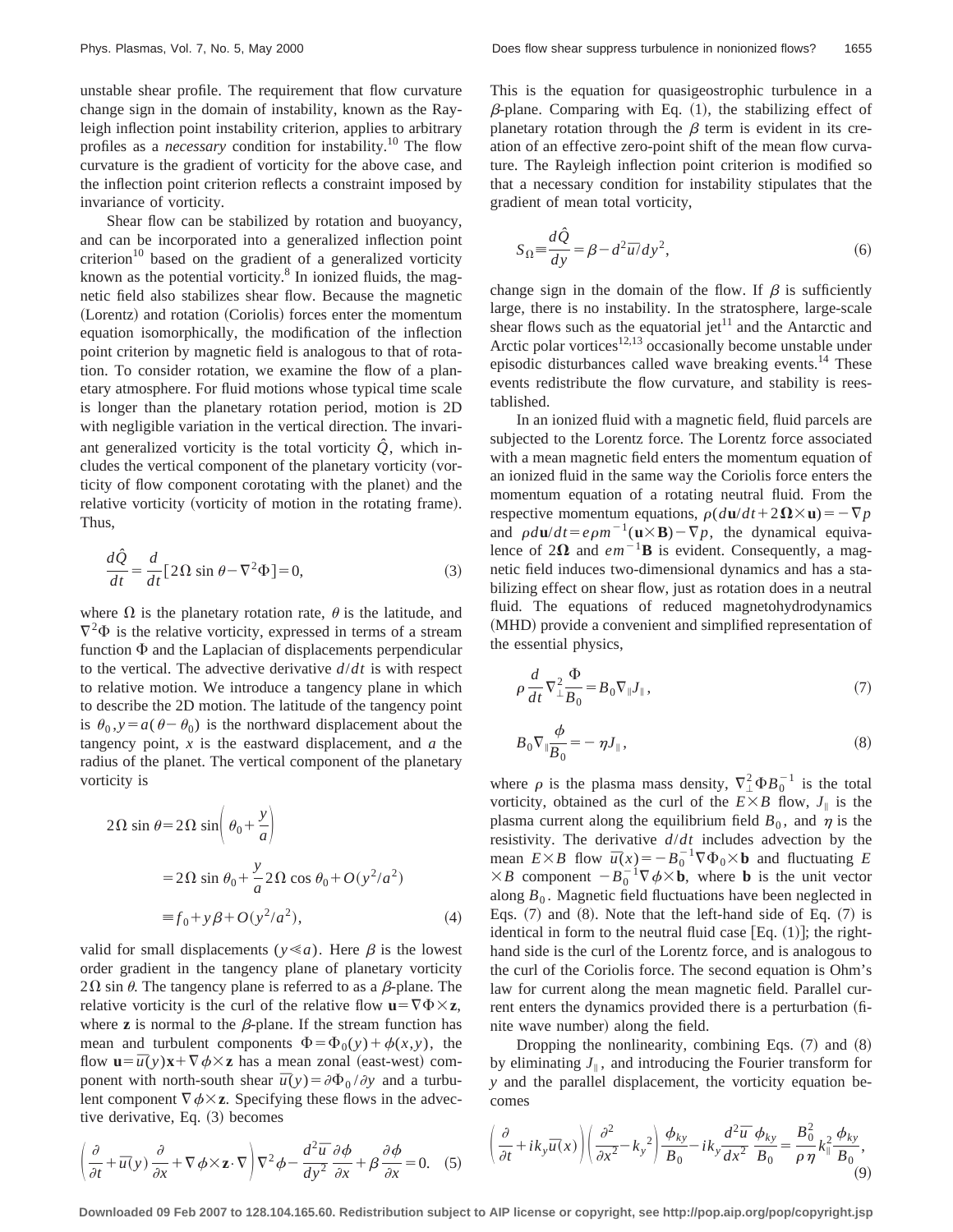where a uniform magnetic field in the **z** direction has been assumed. The last term of Eq.  $(9)$  represents field linebending energy and couples to Ohmic dissipation. Its similarity to the  $\beta$  term of Eq. (5) suggests an inflection point criterion based on  $S_M = iB_0^2 k_{\parallel}^2 / \rho \eta k_y - d^2 \bar{u} / dx^2$  changing sign. However, any fluctuation that is truly 2D (with  $k_{\parallel}=0$ ) experiences no stabilizing effect from the magnetic field. Recalling that  $\beta$  is the gradient of rotation, we are promoted to consider a magnetic field with shear. For a sheared slab with  $\mathbf{B}_0 = B_{0z}\mathbf{z} + (x/L_s)B_{0y}\mathbf{y}$ ,  $k_{\parallel} \rightarrow (x/L_s)k_{y}$ , and any mode that extends from  $x=0$  has a finite parallel wave number. The line-bending term now forms a quadratic eigenmode potential well for the fluctuation eigenmode. When magnetic shear is strong, the large line-bending energy associated with large *x* forces the mode to localize to small *x*. However, if  $x=0$  is the point of inflection of the mean flow  $\bar{u}(x)$ , magnetic shear can force a localization that is so strong that the fluctuation is unable to sample sufficiently large regions of opposite curvature to access the free energy of the shear flow, thus leading to stability.

Numerical evaluation of Eq.  $(9)$  for a model flow profile  $\bar{u}(x) = V_0 \tanh(x/L_E)$  indicates that the mode is stabilized for all wave numbers of the system if the line-bending term is larger than the curvature term at  $x \cong L_E$  for  $k_y$  evaluated at the minimum poloidal wave number of the system.<sup>15</sup> Omitting a multiplier of order unity, stability thus requires

$$
\frac{d^2\overline{u}/dx^2}{u} \cong \frac{1}{L_E^2} < \left(\frac{B_0^2 k_{\text{min}}}{\rho V_0 \eta L_s^2}\right)^{1/2} = (\text{Lu})^{1/2} (A l)^{1/2} a^{-1} L_s^{-1}, \tag{10}
$$

where  $Lu = \mu_0 a v_A / \eta$  is the Lundquist number,  $Al = v_A / V_0$ is the Alfve<sup>n</sup> number, and  $k_{\text{min}}$  is taken to be the inverse minor radius  $a^{-1}$ . Because the line-bending term of Eq.  $(9)$ is quadratic in *x*, it dominates the driving term at large *x*. An inflection point criterion can thus be formulated as a necessary condition for instability. It follows from insisting that the stabilizing term become weak at some value of *x*, i.e., that

$$
S_M = \frac{B_0^2 k_y x^2}{\rho \eta L_s^2} - \frac{d^2 \overline{u}}{dx^2}
$$
 (11)

change sign in the domain of  $x$ . This is equivalent to Eq.  $(6)$ , the instability criterion for horizontal motion in a rotating atmosphere, i.e., that  $S_{\Omega} = \beta - \frac{\partial^2 \overline{u}}{\partial y^2}$  change sign in the flow domain. (Note: standard conventions are used, making *x* and *y* the directions of mean flow and flow shear in the atmospheric examples, with *x* and *y* the directions of flow shear and mean flow in the fusion example.)

Comparison of these criteria indicates that planetary rotation gradient  $\beta$  and magnetic shear  $B_0^2 k_y x^2 / \rho \eta L_s^2$  play comparable roles in stabilizing shear flows. For typical tokamak parameters, Eq.  $(10)$  is readily satisfied and shear flow is stable. Consideration of rotation likely would indicate additional stabilization. On the other hand,  $\beta$  is not overwhelmingly large in the atmosphere, with wave breaking events a result. Because wave breaking events are among the largest scale dynamical events in the atmosphere, their massive redistribution of potential vorticity makes it difficult to detect the role of flow shear in suppressing fluctuations and transport.

#### **B. Long time dynamics**

Stable flow shear suppresses turbulence $<sup>4</sup>$  when the rate</sup>  $\tau_s^{-1}$  at which mean shear strains eddies exceeds the eddy turnover rate  $\tau_e^{-1}$ , or a suitable surrogate such as an instability growth rate. There is a second temporal condition that is less well known but equally important: turbulence must remain in the physical region of flow shear for longer than an eddy turnover time. $2$  These two conditions can be expressed as

$$
\tau_s \leq \tau_e \leq \tau_D, \tag{12}
$$

where the domain time  $\tau_D$  is the time turbulence remains in the region of flow shear. A large class of engineering flows do not satisfy this criterion, but instead satisfy<sup>7</sup>

$$
\tau_s \approx \tau_D \langle \tau_e \,. \tag{13}
$$

In this regime, the nonlinearity has insufficient time to modify the flow. The flow can therefore be modeled by linearized equations, and features of the initial state are retained. The modeling procedure, known as rapid distortion theory (RDT), maps fluctuation structure incident at a region of flow shear into an evolving pattern downstream.<sup>7,16</sup> We show here that BDT is the nonlinear, long time extension of RDT.

BDT and RDT regimes can be obtained as long and short time asymptotic limits of the nonlinear advection process associated with suppression of turbulence by flow shear. Consider the advection of a scalar  $\xi$  by a sheared mean flow  $U_1 = \alpha x_3$ , where  $U_1$  is in the  $x_1$  direction, and advection by 2D turbulence is represented with a turbulent diffusivity. Under a Fourier–Laplace transform involving time and the *x*<sup>1</sup> direction, the evolution of the scalar is given by

$$
(-\gamma + i\alpha x_3 k_1) \xi_{k_1, \gamma} - \frac{\partial}{\partial x_3} \left( D_{k_1} \frac{\partial \xi_{k_1, \gamma}}{\partial x_3} \right) + k_1^2 D_{k_1} \xi_{k_1, \gamma}
$$
  
=  $\sigma_{k_1, \gamma}(x_3) - \xi_{k_1}(x_3, t = 0),$  (14)

where  $\xi_{k_1,y}(x_3)$  is the amplitude of the Fourier–Laplace transformation of  $\xi(x_1, x_3, t)$ ,

$$
\xi_{k_1,\gamma}(x_3) = \int_0^\infty dt \exp(-\gamma t) \int_{-\infty}^\infty dx_1 \exp(ik_1x_1) \xi(x_1, x_3, t),\tag{15}
$$

 $\xi_{k_1}(x_3,t=0)$  is the Fourier amplitude at the initial time, *u*  $= \alpha x_3$  is the mean shear flow,  $\sigma_{k_1,y}(x_3)$  is a source for the scalar  $\xi$ , and  $D_{k_1}$  is the turbulent diffusivity. This is the type of model solved by BDT using a two-point theory.4 The two-point approach preserves nonlinear invariance properties such as energy conservation. While the dissipative form of the nonlinearity in the one-point representation  $Eq. (14)$ does not preserve energy conservation, it does accurately represent the turbulent response, which governs spatial and temporal structure. In the asymptotic limit of large shear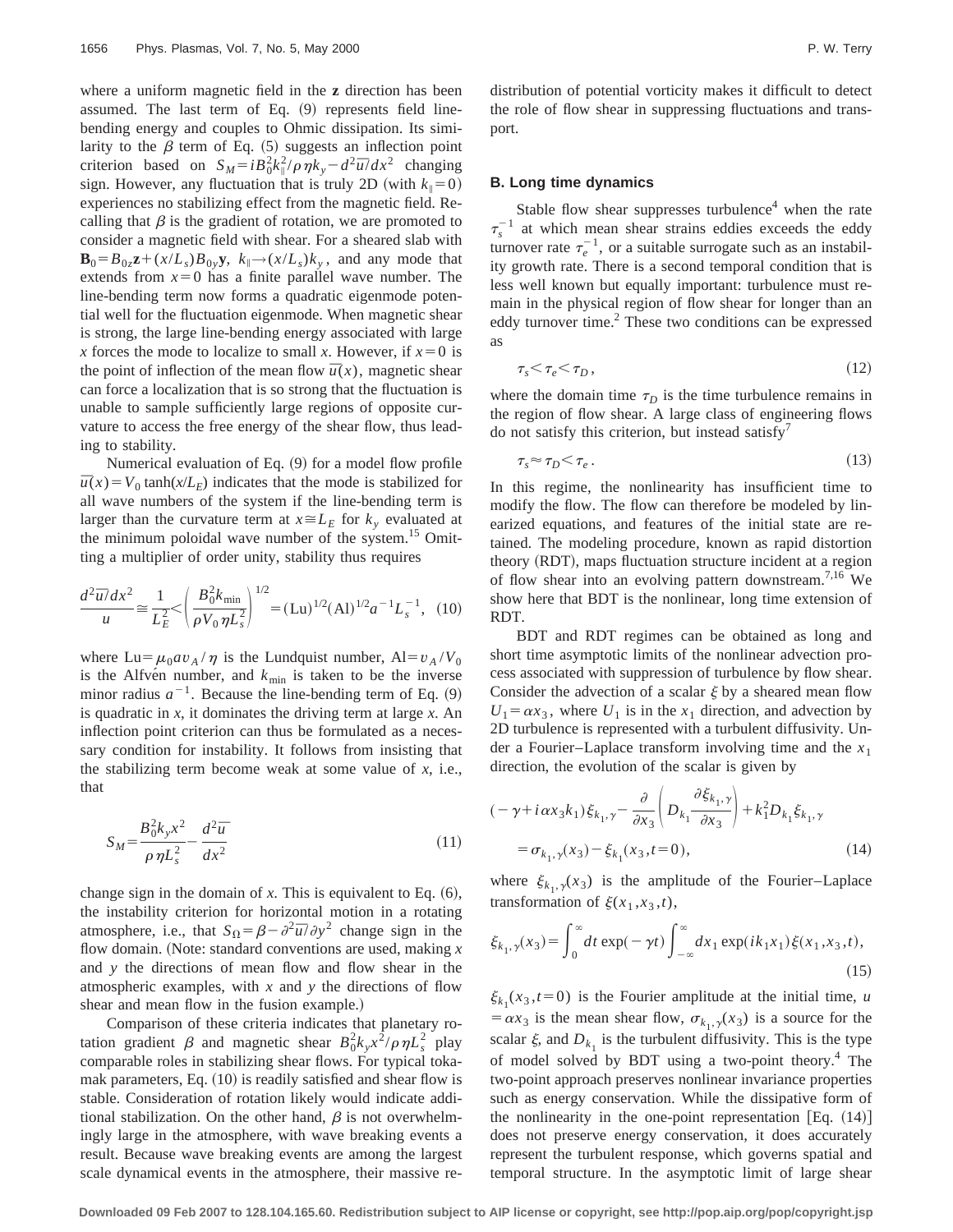$(\alpha \rightarrow \infty)$ , this structure can be found from the unique combinations of terms that dominate the left-hand operator of Eq.  $(14).$ 

There are two consistent asymptotic balances in the limit of large shear. Before the lapse of the first nonlinear interaction time,  $\gamma \gg D_{k_1} / \Delta x_3^2$ ,  $D_{k_1} k_1^2$ , where  $\Delta x_3$  is a turbulent eddy scale in the direction of shear. With insufficient time for the nonlinear interaction to modify the flow,  $\gamma$  must balance  $\alpha x_3 k_1$ . This balance leads to secular evolution of  $\xi$ , with the scale in the direction of the shear shrinking continuously with time at a rate proportional to  $\alpha k_1$ . If the initial state is  $\xi_{k_1, \gamma}(x_3, t=0) = \exp[-1/2x_3^2\Delta k^2 - k_1^2/2\Delta k^2]$ , the solution for later times is (assuming zero source)

$$
\xi_{k_1}(x_3,t) = \int_{-\infty+i\gamma_0}^{\infty+i\gamma_0} d\,\gamma \exp(\,\gamma t) \, \frac{\xi_{k_1,\gamma}(x_3,t=0)}{(-\,\gamma+i\,\alpha x_3 k_1)},\qquad(16)
$$

which becomes  $\xi(x_1, x_3, t) = \exp\{-1/2[x_3^2 + (x_1 - \alpha x_3 t)^2]$  $\times \Delta k^2$ . Under a Fourier transformation of both spatial directions,  $\xi_{k_1,k_3}(t) \propto \exp\{-[k_1^2 + (k_3 + \alpha k_1 t)^2]/2\Delta k^2\}$ . This is equivalent to a structure that evolves from the initial Fourier state  $\exp[-(k_{30}^2 + k_{10}^2)/2\Delta k^2]$  under a mapping of wave numbers,

$$
k_1 = k_{10}, \ \ k_3 = k_{30} - \alpha k_1 t. \tag{17}
$$

In this solution the wave number along the flow is unmodified, while the wave number in the shear direction increases secularly with time. This corresponds to a continuous decrease of the turbulence scale in the shear direction.

Equation  $(17)$  is identical with the results of RDT.<sup>16</sup> The linearized evolution equation is solved by Fourier transformation in both  $x_1$  and  $x_3$ , to yield

$$
\frac{\partial}{\partial t}\xi_{k_1,k_3} - \alpha k_1 \frac{\partial}{\partial k_3} \xi_{k_1,k_3},\tag{18}
$$

and the method of characteristics is introduced by writing  $d\xi/dt \equiv \partial \xi/dt + (\partial \xi/\partial k_i)(dk_i/dt)$ . The wave numbers thus evolve according to

$$
\frac{dk_1}{dt} = 0; \quad \frac{dk_3}{dt} = -\alpha k_l,\tag{19}
$$

with solutions given by Eq.  $(17)$ .

The secular increase of  $k_3$  cannot continue indefinitely, because eventually the nonlinearity becomes important. After several nonlinear interaction times  $\gamma \ll D_{k_1} / \Delta x_3^2$ . In the asymptotic limit  $\alpha \rightarrow \infty$ , Eq. (14) is singular because the highest derivative drops out unless a singular layer develops in which there are rapid variations of  $\xi$  over  $x_3$ , allowing  $i\alpha x_3 k_1 \sim D_{k_1} \partial^2/\partial x_3^2$ . In this limit, memory of the initial spatial structure is lost due to nonlinear decorrelation. The structure is governed by the eigenmode of the homogeneous equation, which describes variation in the singular layer. From Wentzel-Kramers-Brillouin (WKB) theory, the leading order asymptotic eigenmode structure in the limit  $\varepsilon_s^{-1}$  $= \alpha k_1 \Delta x_3^3/D_{k_1} \rightarrow \infty$  is

$$
\xi_{k_1,k_3} \sim (x_3)^{-1/2} \left( \frac{\alpha k_1 x_3}{D_{k_1}} \right)^{-1/4} \exp \left[ \pm \frac{2}{3} \left( \frac{-i \alpha k_1}{D_{k_1}} \right)^{1/2} x_3^{3/2} \right]
$$
\n
$$
(\varepsilon_s^{-1} \to \infty).
$$
\n(20)

From WKB ordering, the rapid variation in  $x_3$  that allows  $D_{k_1} \partial^2 / \partial x_3^2$  to balance  $i \alpha x_3 k_1$  in the singular limit  $\alpha \rightarrow \infty$  is dominated by the exponential function. Note that this limit corresponds to  $\varepsilon_s$  < 1, i.e., the strong shear limit of BDT, and the spatial scale of the rapid variation in the shear direction is  $\Delta x_3|_{s} = (D_{k_1}/\alpha k_1)^{1/3}$ , precisely the reduced correlation length derived by BDT. This value of  $\Delta x_3$ , or equivalently  $k_3|_s = (D_{k_1}/\alpha k_1)^{-1/3}$ , represents the nonlinear saturation of the secular growth of Eq.  $(17)$ . BDT is thus an extension of RDT to the nonlinear, long time regime. Note that RDT, while incapable of giving the saturated value of the scale in the direction of shear, does show that this scale diminishes from nominal values in turbulence with no mean flow shear. It also shows that the scale along the flow is unchanged in the linear regime. In nonlinear treatments it has generally been assumed that this scale remains unchanged.

#### **C. 2D turbulence**

Two-dimensional dynamics provides an ideal circumstance for detecting suppression of turbulence by flow shear. To understand why, consider a three-dimensional mean flow with shear given by  $U_1 = \alpha_1 x_1$ ,  $U_2 = \alpha_2 x_2$ ,  $U_3 = \alpha_3 x_3$ , where  $\alpha_1$  can vary in time but not in space. Incompressibility constrains  $\alpha_1$  so that  $\alpha_1 + \alpha_2 + \alpha_3 = 0$ . This type of flow occurs in ducts with changing cross section. As in the example of the prior section, the tendency of flow shear to enlarge or diminish scales nonlinearly is already apparent in the linear evolution of RDT. We therefore employ RDT to examine the evolution of vorticity,

$$
\frac{\partial \omega_i}{\partial t} + U_l \frac{\partial \omega_i}{\partial x_l} = \omega_l \frac{\partial U_i}{\partial x_l},\tag{21}
$$

where  $\omega = \nabla \times \mathbf{U}$  is the vorticity, viscosity has been assumed to be negligible, and only linear evolution is retained, consistent with RDT. Under the Fourier expansion  $\omega_i$  $=\sum_{k} \Omega_{i}(k, t)$ exp( $i$ **k**·**x**), the characteristic procedure yields

$$
\frac{d\Omega_1}{dt} = \alpha_1 \Omega_1, \quad \frac{dk_1}{dt} = -\alpha_1 k_1,\tag{22}
$$

where the other two components are governed by identical equations with the appropriate change of subscripts. It is evident that along directions in which the flow moves outward from the origin  $(\alpha_i>0)$ , the vorticity intensifies and the wave number decreases. The opposite is true along directions in which the flow moves inward. This is a simple manifestation of a basic process known as vortex tube stretching.<sup>17</sup> The outward directed flow velocity increases with distance from the origin and thereby stretches vortex tubes whose axes align with the flow velocity. The increase of vortex tube length requires a decrease of cross-sectional area because the vortex volume must remain invariant. The smaller crosssectional area requires an increase in vorticity to maintain the invariance of circulation  $(\oint \mathbf{u} \cdot d\mathbf{l} = \text{constant}$ , for inviscid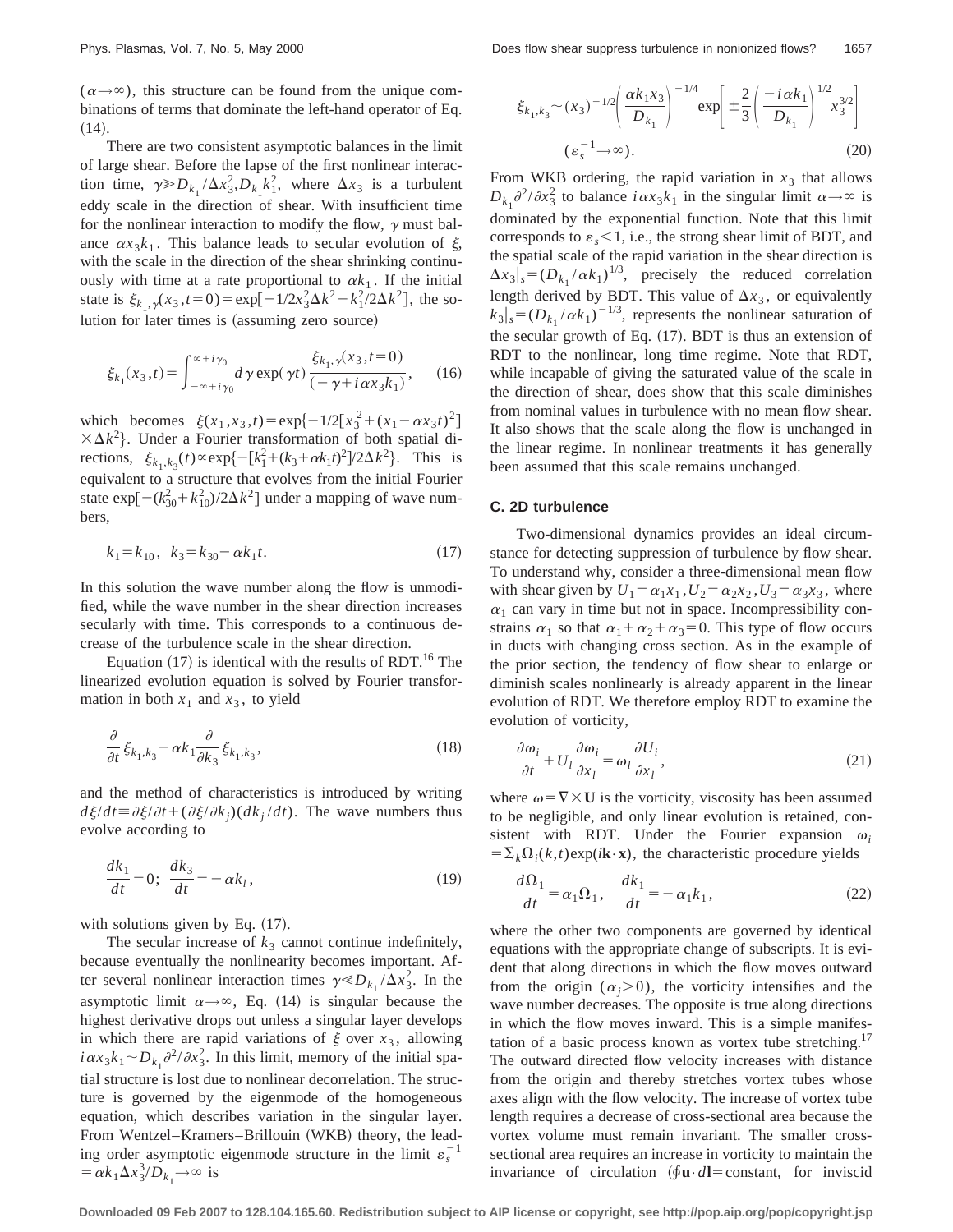flow). In a flow with  $\alpha_1 = -\alpha_3 = \text{constant}, \alpha_2 = 0$ , vorticity in the  $x_1$  direction increases while its cross-sectional area, parameterized by  $k_3$ , decreases. This means that the wave number  $k_3$  increases. Similarly,  $\Omega_3$  and  $k_1$  decrease. This intensification process is a 3D phenomenon. If the turbulence is 2D, the vorticity is solely in the  $x_2$  direction. With  $\alpha_2$  $=0$ , the vorticity is unchanged. In this case only the scales are modified. In 3D flows, the intensification of vorticity aligned with the mean flow is a competing effect to the reduction of vorticity perpendicular to the flow. While there is suppression in one direction, the signals are dominated by the amplified components in the other directions, making suppression of vortical turbulence, even in the long time domain, difficult to detect.

There is, however, a function of the vorticity, known as potential vorticity, that responds to flow shear in compressible, rotating, 3D turbulence the way advected scalars respond in 2D turbulence. The latter is described in BDT, which treats a scalar quantity whose total concentration is invariant, i.e., is governed solely by advection. In the invariant situation, advection incorporates just two processes, the straining by mean flow shear and straining by the turbulence. These lead to suppression when the rate of mean straining exceeds the turbulent straining rate. Vorticity, in contrast, is not invariant, but has sources associated with compressibility, rotation, and stretching. These effects can be treated, along with the straining of the turbulence and mean flow shear, by considering the potential vorticity, which remains invariant in the presence of these effects. The potential vorticity is  $Q = \rho^{-1} \omega \cdot \nabla \vartheta$ , where  $\rho$  is the density,  $\omega$  is the vorticity, and  $\vartheta$  is the potential temperature, defined as the temperature acquired by a fluid parcel under an adiabatic change from a given temperature and pressure to a reference pressure. The potential vorticity is an invariant of the motion because its definition (through the factor  $\omega \rho^{-1}$ ) offsets the increase of vorticity  $\omega$  when fluid within a filament is compressed. The increases of vorticity as a filament is stretched by lofting in a stable stratified medium is offset by  $\nabla \vartheta$ , which acts as a Lagrangian marker, adjusting the metric for the stretching of material lines in the flow.<sup>8</sup> The invariance of potential vorticity,

$$
\left(\frac{\partial}{\partial t} + \mathbf{u} \cdot \nabla\right) Q = 0,\tag{23}
$$

holds for a system governed by  $\partial \mathbf{u}/\partial t + (\mathbf{u} \cdot \nabla)\mathbf{u} + 2\Omega \times \mathbf{u}$  $= -\rho^{-1}\nabla p - \nabla \Phi$ ,  $p = p(\rho, \eta)$ ,  $\partial \rho/\partial t + \nabla \cdot (\rho \mathbf{u}) = 0$ , and  $\partial \eta/\partial t + (\mathbf{u} \cdot \nabla)\eta = 0$ , where **u** is a 3D flow comprised of mean and turbulent components,  $\Phi$  is the potential for external forces,  $\Omega$  is the rotation rate,  $\eta$  is the specific entropy, and  $p$  is the pressure.<sup>8</sup> The potential temperature can be replaced with any function of  $\eta$  and Eq. (23) still holds. Equation  $(23)$  is like the scalar evolution equation of BDT in the limit of weak dissipation, i.e., there are only two time scales, the shear and turbulent straining rates. Hence, we immediately conclude that the fluctuation scale of potential vorticity in the direction of shear and the correlation time are reduced when the shear straining rate exceeds the turbulent decorrelation rate. Moreover, in the presence of a source associated with advection of mean potential vorticity, fluctuations in the potential vorticity will be suppressed.

### **III. SUPPRESSION IN NONIONIZED FLOWS**

### **A. Coherent vortices in Navier–Stokes turbulence**

Suppression of turbulent vorticity transport by flow shear leads to spatial intermittency in decaying 2D Navier– Stokes turbulence.<sup>18,19</sup> Intermittency is manifested in the emergence of coherent vortices in simulations that initialize homogeneous turbulence from a Gaussian random distribution of vorticity with no mean flow.<sup>20</sup> As the turbulence decays, certain eddies emerge as coherent vortices, avoiding mixing by ambient fluctuations and thus persisting for a large number of eddy turnover times. The vortices are patches of intense localized vorticity characterized by a particular spatial profile of a quantity called the Gaussian curvature  $(GC)$ . The GC is the difference of the mean squared shear stress,  $(\partial V/\partial x - \partial U/\partial y)^2 + (\partial U/\partial x + \partial V/\partial y)^2$ , and the mean squared vorticity.  $(U \text{ and } V \text{ are the total flow velocities in the$  *and*  $*y*$  *directions.) The GC is strongly positive in the vortex* core, and strongly negative in the edge. Coherent vortices avoid turbulent mixing by suppressing turbulence in their periphery. Localized vorticity fluctuations have a flow profile in which flow shear is largest at their edges. Those whose initial vorticity is stronger than that of ambient fluctuations possess an edge flow shear whose shear straining rate exceeds the ambient turbulent decorrelation rate. This shear flow suppresses the ambient turbulence and its transport of vorticity, and yields the observed profile of GC. Vortices whose initial vorticity is comparable to that of ambient turbulence cannot suppress ambient turbulence. They participate in the cascade of energy to the dissipation scale and decay in an eddy turnover time.

The interaction of an intense symmetric vortex with the ambient turbulence can be described with a two-time scale analysis of the Navier–Stokes equation.<sup>18,19</sup> The origin of a polar coordinate system is placed at the center of a vortex. With a Fourier–Laplace transform of the turbulent vorticity  $\xi(r,\theta,t), \xi_{n,\gamma} = \int dt \exp(-\gamma t) \int d\theta \exp(in\theta) \xi(r,\theta,t),$  the  $n=0$ component is the symmetric vortex and  $n \ge 1$  is the turbulence. The  $n=0$  component evolves on a slow time scale under the action of turbulent mixing. On the rapid time scale the vortex can be treated as stationary. The turbulence structure at the edge of the vortex is subjected to the strong shear of the vortex, and has an exponentially decaying envelope moving inward from the vortex edge. The envelope function has the same form as that of Eq. (20), i.e.,  $\xi_{n,\gamma}$  $\sim$  exp[ $\pm$ (2/3)( $-i\Omega'_n/D_n$ )<sup>1/2</sup>( $r-r_0$ )<sup>3/2</sup>], where  $\Omega'_n$  $\Omega_n'$  $\sim \exp[\pm (2/3)(-i\Omega'_n/D_n)^{1/2}(r-r_0)^{3/2}],$  where  $\Omega'_n = n \frac{\partial (\bar{u}/r)}{\partial r}|_{r_0}$  is the differential rotation of  $\bar{u}(r)$ , the vortex flow,  $r_0$  is a radial position in the vortex edge, and  $D_n$  is the turbulent diffusivity. On the long time scale, the vortex is subject to mixing by turbulence, with an eddy viscosity given by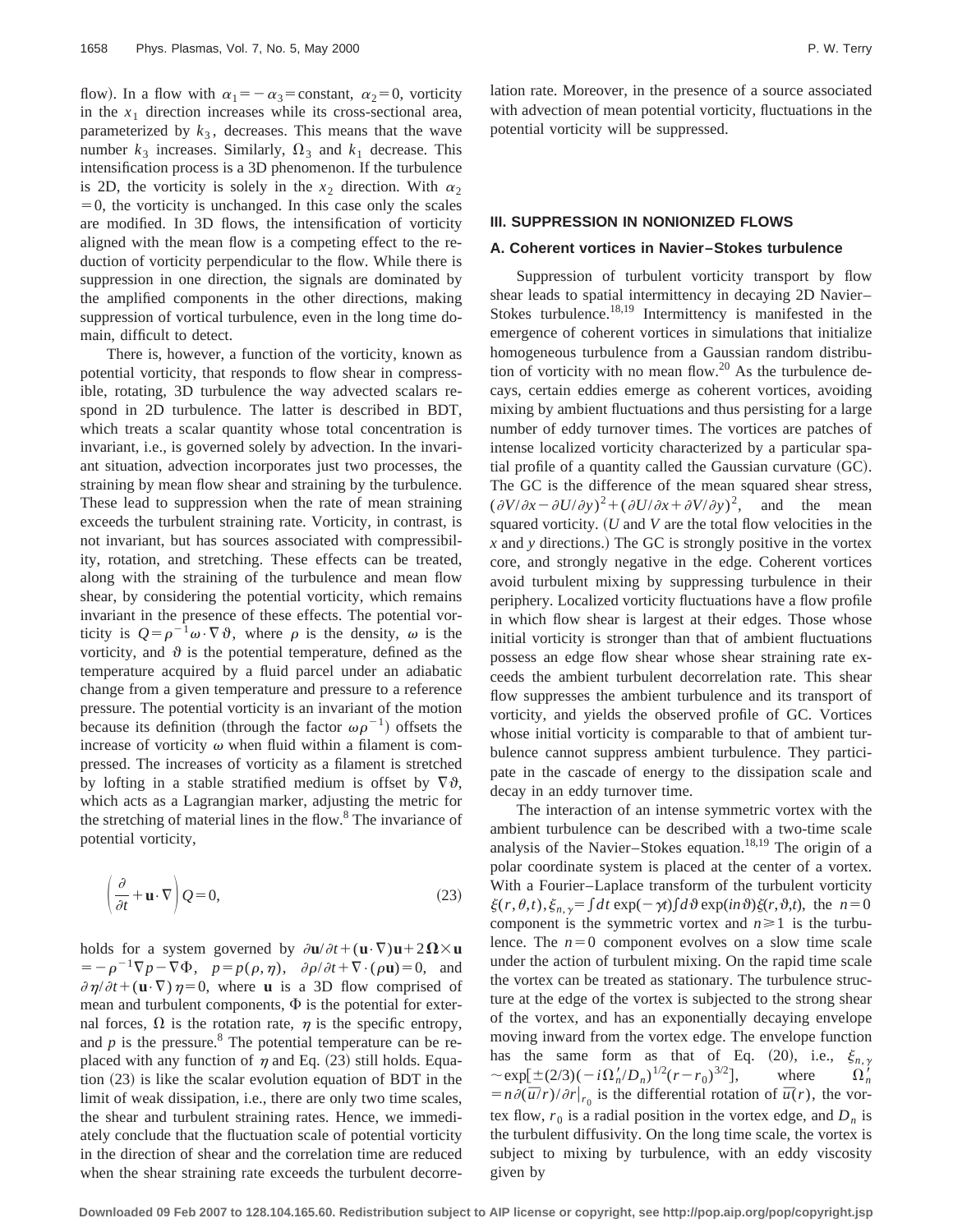$$
D_v \sim \int d\gamma \sum_n \left( \frac{-in^2 |\phi_{n,\gamma}|^2}{r^2} \right) \frac{S\Omega_n^{\gamma - 1}}{(r - r_0)^{1/4} (a - r_0)^{3/4}} \times \exp\left[ \frac{2}{3} \left( \frac{-iQ_n}{D_n} \right)^{1/2} (r - r_0)^{3/2} \right], \quad (\varepsilon_s^{-1} \gg 1), \tag{24}
$$

where *S* is a weakly varying structure function of order unity, *a* is the vortex radius, and for the present parameters  $\varepsilon$ .  $= D_n/a^3\Omega'_n$ . Due to phase mixing in summing the exponential of a complex argument, the effective eddy viscosity is dominated by  $n=1$ . Moreover, the real part of the argument of the exponential makes  $D<sub>v</sub>$  different from zero only within a narrow exponential layer of thickness  $(D_n/\Omega'_n)^{1/3}$  at the vortex edge. Stronger vortices (relative to ambient fluctuations) have a larger value of  $\varepsilon_s^{-1}$ , and therefore a smaller effective viscosity. For turbulence to mix the vortex, it must diffuse into the vortex, extending the edge layer inward. This process is greatly slowed by the weakness of the eddy viscosity, and its localization within the narrow layer at the vortex edge.

The condition  $\varepsilon_s = D_n/a^3 \Omega'_n < 1$  is dimensionally equivalent to the condition that the vortex vorticity exceed the rms turbulent vorticity,  $(\Xi_0 / \langle \xi^2 \rangle^{1/2} > 1)$ , where the rms average is computed for an ensemble of fluctuations in the vicinity of the vortex and  $\Xi_0$  is the vortex vorticity at *r*  $=0$ . This inequality indicates that an initial vorticity fluctuation becomes coherent if it lies in the tail of the initial vorticity probability distribution function (pdf). For decaying turbulence, fluctuations initially in the core of the pdf, distinguished by  $\Xi_0 / \langle \xi^2 \rangle^{1/2}$  (decay as part of the Kolmogorov cascade. Fluctuations in the tail of the pdf  $(\Xi_0/\langle \xi^2 \rangle^{1/2})$  $>1$ ) decay at a far slower rate, causing the tail probability to become enhanced with time. A Kolmogorov cascade with no coherent vortices implies a Gaussian pdf. Thus, an initial Gaussian pdf will evolve so that its core remains Gaussian while its tail develops an enhanced non-Gaussian feature. This type of evolution is observed in intermittent turbulence.

The observed GC profile in the region of a coherent vortex directly indicates that the shear suppression criterion  $\varepsilon_s$  < 1 is satisfied. The GC of the vortex flow is  $C_v$  $=r^2n^{-2}\Omega_n^{\prime2}-\Xi^2$ , where  $\Xi$  is the vorticity of the vortex, while the total GC is

$$
C_T = \frac{r^2 Q_n^{'2}}{n^2} - (\Xi^2 + \langle \xi^2 \rangle). \tag{25}
$$

The turbulent vorticity is included in Eq.  $(25)$  to account for the total squared vorticity. It is of importance near  $r=a$ , where the vortex vorticity is zero. (The vanishing of the vortex vorticity at the vortex radius is implicit in the stipulation that the vortex is localized.) The turbulent shear stress is not included in Eq.  $(25)$  because it is dominated by the vortex shear stress in the edge, and fluctuations are small near the center. The observed negative GC near the centers of the coherent vortices<sup>19</sup> reflects the fact that  $r^2 \Omega_n^{\prime 2} n^{-2}$  vanishes there. At the edge,  $\Xi^2$  vanishes and positive GC implies that  $a^2 \Omega_n^2 n^2 > \langle \xi^2 \rangle \approx D_n^2 a^{-4}$ , reproducing  $\varepsilon_s < 1$ .



FIG. 1. Contours of constant vorticity for  $\beta$ -plane turbulence with (a) no mean flow, and (b) a cosine jet in the *x* direction with minima at the top and bottom and a maximum in the center.

As apparent from the similarity of the 2D Navier–Stokes equation and the Hasegawa–Mima equation, flow shear is a vehicle for intermittency and coherent structure formation in drift wave turbulence.<sup>21,22</sup>

#### **B. Quasigeostrophic turbulence**

A number of observations of constituent concentrations (aerosols, chloroflourocarbons, ozone, etc.) in the stratosphere show steep gradients coincident with regions of strong horizontal shear.<sup>6</sup> It is possible that these represent a suppression of turbulent transport due to flow shear. This statement is speculative at present because other competing processes, such as large-scale wave breaking events, must also be assessed, and source and sink configurations of the constituents and the turbulence itself must be determined. One of the most striking examples is that of aerosol injected into the tropical stratosphere by volcanic eruptions.<sup>23</sup> The aerosols are quickly spread along the equator by the equatorial jet, a zonal flow in the lower part of the stratosphere. North-south spreading extends to about  $\pm 20^{\circ}$  latitude where a sharp poleward gradient of aerosol concentration forms. This gradient is closely aligned with the flanks of the jet, a region of strong flow shear. The gradients at  $\pm 20^{\circ}$  persist for years after a major volcanic eruption. Strong constituent gradients also appear at the edge of the polar vortices, again a region of strong flow shear.<sup>11</sup> Moreover, fluctuations in the wind velocity itself appear to be smaller in the region of shear than on either side, where the mean wind speed profile is flatter.<sup>12</sup>

In simple models of geostrophic turbulence it is possible to specify what conditions are present and thus unequivocally determine the role of flow shear. The  $\beta$ -plane model, Eq.  $(5)$ , is ideal because the physics it contains is analogous to that of plasma models while it applies to large-scale motions in the stratosphere. Two studies have documented suppression of turbulence<sup>5,6</sup> and transport<sup>6</sup> in regions of strong mean flow shear. In these studies a mean zonal flow with meridional shear was specified as a model for flows such as the equatorial jet and polar winter vortices. For computational simplicity, the mean flow profile was a one-period sinusoid, allowing periodic boundary conditions in both

**Downloaded 09 Feb 2007 to 128.104.165.60. Redistribution subject to AIP license or copyright, see http://pop.aip.org/pop/copyright.jsp**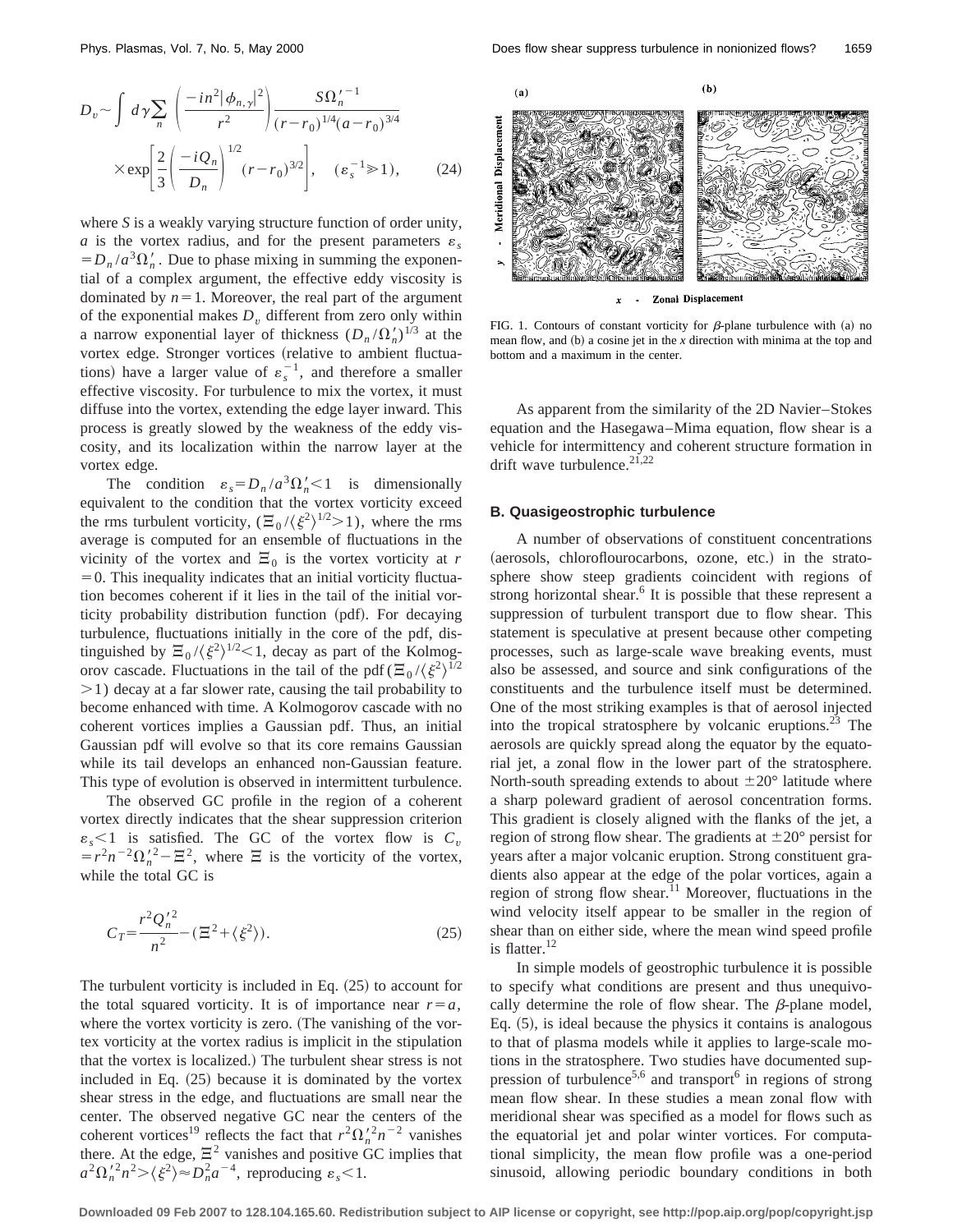zonal and meridional directions. The turbulence was initialized and allowed to decay, or driven by an external force. In the simulations, turbulence is not driven by the mean flow because  $\beta$  is chosen sufficiently large relative to the second derivative of the mean flow to make the flow stable. The largest scales of the turbulence were smaller than the meridional scale of the mean flow by a factor of  $\sim$  5. This turbulence is representative of fluctuations created by wave breaking, or driven by other processes, such as waves propagating upward from the troposphere.

A reduction of turbulent vorticity where the zonal mean flow has maximum shear was observed in Ref. 5, but no explanation was offered. The shear suppression criterion, Eq.  $(12)$ , was not a part of the analysis or interpretation, and it is difficult to determine how strongly it was satisfied. In Ref. 6 parameters were chosen to make  $\tau_s / \tau_e$  as small as 0.1 in the region of maximum shear. Figure 1 shows contours on constant vorticity for two cases, one with no mean flow initialized in the simulation, and one with a cosine jet yielding  $\tau_s / \tau_e \approx 0.1$  in the region of strongest flow shear. There is a near absence of turbulence where  $\tau_s / \tau_e < 1$  and strong turbulence elsewhere. For the case with no jet the turbulence is homogeneous and isotropic. Transport can be examined for the  $\beta$ -model of Eq. (5) by using tracer particles and calculating an effective spatial diffusivity from the separation of pairs of tracer particles as a function of time. The diffusivity is found to be minimum where  $\tau_s / \tau_e$  is minimum. The diffusivity decreases as the jet amplitude is raised for fixed mean flow scale length. Above a critical amplitude, however, the jet becomes unstable  $(\partial^2 \bar{u}/\partial y^2 > \beta)$ , and the diffusivity rises abruptly. Above the instability threshold diffusivities in the *x* and *y* directions are comparable, while below the threshold, the diffusivity in the direction of shear is much smaller than the diffusivity along the flow.

#### **IV. CONCLUSIONS**

Flow shear is able to suppress turbulence and transport in nonionized flows, just as it does in plasmas. However, the process is unfamiliar in nonionized flows because three conditions required for suppression, beyond the standard strong shear condition, $4$  are rarely satisfied. These conditions are summarized in Table I. They stipulate that shear flow must be stable, that turbulence must remain in the domain of flow shear for longer than an eddy turnover time, and that the dynamics should be 2D.

Consideration of these conditions indicates that rotation and the magnetic field play analogous roles in stabilizing shear flow. In fusion plasmas, magnetic shear has typically been credited for stabilizing shear flows; however, rotation may also contribute to the stability of the shear flows associated with experiment. The suppression of turbulence by flow shear is a nonlinear effect that operates when turbulence is subjected to shear for longer than a nonlinear correlation time. The short time regime, of interest when turbulence passes transiently through strong flow shear in less than a nonlinear interaction time, is a complementary limit for which the linearized rapid distortion theory (RDT) was developed. For unidirectional plane shearing, RDT predicts a secular growth of wave number in the direction of the shear. This wave number growth saturates nonlinearly after a nonlinear interaction time at the value predicted by  $BDT<sup>5</sup>$  For the wave number along the flow there is no change in magnitude in the short time regime, indicating that there is no evolution to saturate. This provides the rationale for an assumption implicitly made in BDT that the scale along the flow is not modified by the flow shear. The restriction to 2D dynamics eliminates vortex tube stretching, whose amplification of vorticity in directions along the flow and along the shear competes with suppression in the other direction. However, an invariant function of vorticity, the potential vorticity, responds to shear in 3D compressible flows the way invariant scalars do in 2D flows.

Two nonionized flows that exhibit suppression of turbulence by flow shear were considered. In 2D decaying Navier–Stokes turbulence, the suppression of ambient turbulence by the shear flow at the edge of large amplitude vorticity fluctuations allows them to escape mixing.<sup>18,19</sup> They emerge as the coherent structures that account for the spatial intermittency and non-Gaussian nature of the flow. Quasigeostrophic turbulence in a  $\beta$ -plane satisfies the three conditions for suppression of turbulence by flow shear, with rotation providing stability and two dimensionality. Simulations of externally driven turbulence in a cosine jet show suppression of both turbulence and transport.<sup>5,6</sup> This behavior is speculated to play a role in transport barriers in the stratosphere.<sup>6</sup>

### **ACKNOWLEDGMENTS**

The author acknowledges useful discussions with Andrew Ware, Matt Hitchman, David Newman, and Leslie Smith.

- ${}^{1}$ K. H. Burrell, Phys. Plasmas 4, 1499 (1997).
- <sup>2</sup>P. W. Terry, Rev. Mod. Phys. **72**, 109 (2000).
- <sup>3</sup>The  $E \times B$  flow is not the only plasma flow, and it need not be codirectional with other flows, including bulk plasma motion. However, it is the  $E \times B$  flow that unequivocally suppresses turbulence and plays the same role in plasma equations as the mean and turbulent flows of nonionized models. Distinctions between bulk plasma motion and  $E \times B$  motion are evident in toroidal geometry. Turbulence suppression by flow shear is treated for toroidal geometry in T. S. Hahm and K. H. Burrell, Phys. Plasmas 2, 1648 (1995).
- <sup>4</sup>H. Biglari, P. H. Diamond, and P. W. Terry, Phys. Fluids B 2, 1 (1990). <sup>5</sup>T. G. Shepherd, J. Fluid Mech. **183**, 467 (1987).
- <sup>6</sup>A. S. Ware, P. W. Terry, M. H. Hitchman, and D. E. Newman, "On the role of shear in tracer transport by  $\beta$ -plane turbulence in a large scale jet,' J. Atmos. Sci. (submitted).
- ${}^{7}$ J. C. R. Hunt and D. J. Carruthers, J. Fluid Mech. **242**, 497 (1990).
- <sup>8</sup>R. Salmon, *Lectures on Geophysical Fluid Dynamics* (Oxford University Press, New York, 1998), Chap. 4.
- <sup>9</sup>S. Chandrasekhar, *Hydrodynamic and Hydromagnetic Stability* (Dover, New York, 1961).
- <sup>10</sup>M. Lesieur, *Turbulence in Fluids* (Kluwer Academic, Dordrecht, 1997).
- $11^1$ C. R. Trepte and M. H. Hitchman, Nature (London) 335, 626 (1992).
- <sup>12</sup>A. F. Tuck, J. Geophys. Res. 94, 11687 (1989).
- 13A. F. Tuck, T. Davies, S. J. Hovde *et al.*, J. Geophys. Res. **97**, 7883  $(1992).$
- <sup>14</sup>M. C. McIntyre and T. N. Palmer, J. Atmos. Terr. Phys. **46**, 825 (1984). 15T. Chiueh, P. W. Terry, P. H. Diamond, and J. E. Sedlak, Phys. Fluids **29**, 231 (1986).
- <sup>16</sup>G. K. Batchelor and I. Proudman, Q. J. Mech. Appl. Math. 7, 83 (1954).